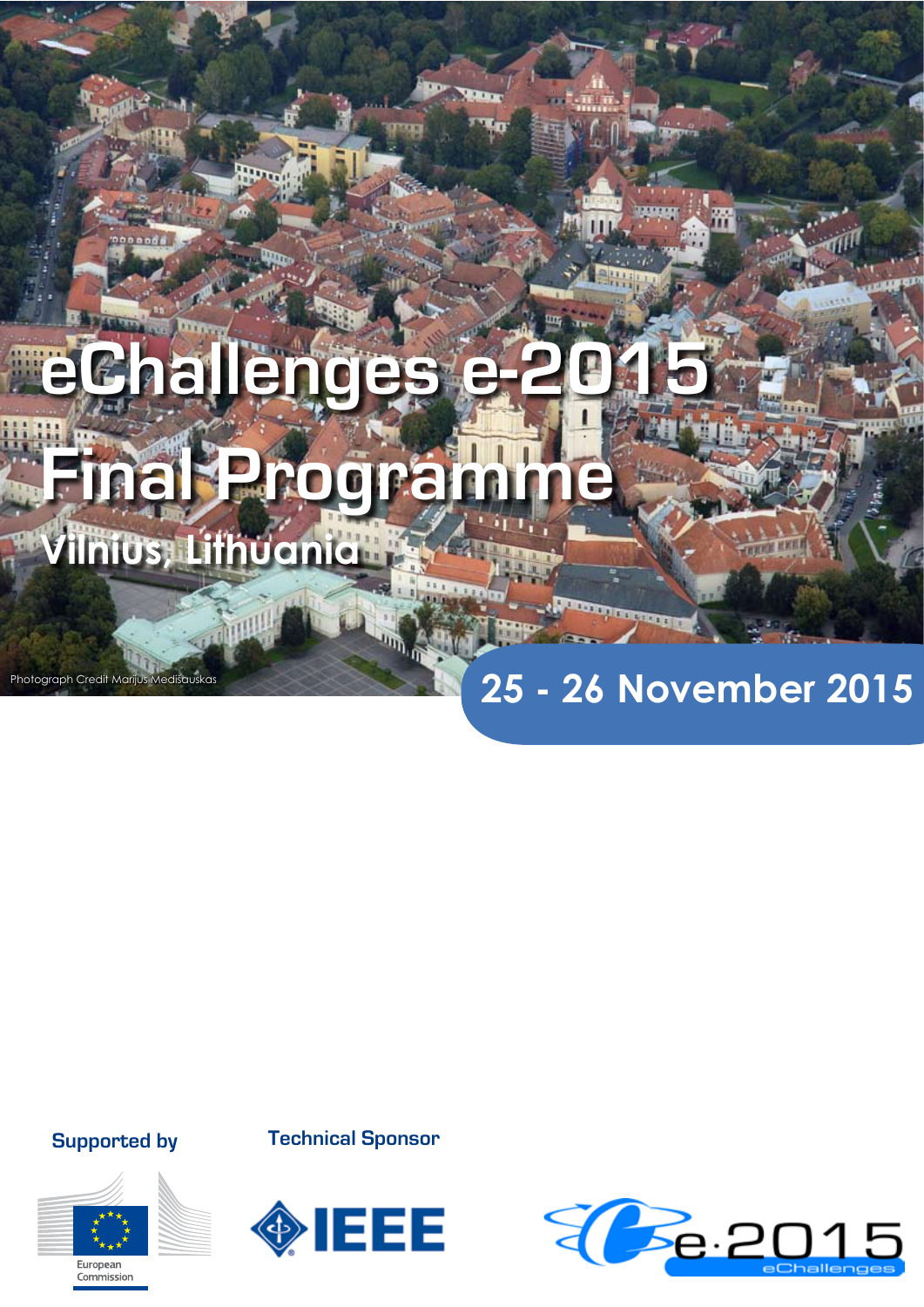# Introduction

The **eChallenges e-2015** Conference takes place in Vilnius, Lithuania. This is the twenty-fifth in a series of annual technology research conferences supported by the European Commission and technically sponsored by IEEE. **eChallenges** brings together senior representatives from leading public, private, education and research organisations around the world to share knowledge, experience, lessons learnt and good practice.

Thematic areas addressed during the Conference include Cloud Computing; Smart Cities & Smart Grid; eGovernment; eHealth; eInclusion; Living Labs; ICT4D, Intelligent Content; Networked, Smart & Virtual Organisations; Digital Preservation & Digital Libraries; International Cooperation and Technology Enhanced Learning.

The reputation of the **eChallenges** Conference Series is based on its international perspective and its focus on high quality papers, discussion and networking. The opening plenary session will focus on Horizon 2020 and closing plenary on Innovation. Thematically focused parallel sessions provide coherence to a programme featuring an invigorating mix of business and government case studies, technical and policy papers and participatory workshops.

The goals of **eChallenges e-2015** are to promote ICT Entrepreneurship and Innovation, facilitate Information Society and Applied ICT related knowledge sharing between government, industry and research stakeholders, raise awareness of the current state of eAdoption in developing countries, stimulate rapid takeup of RTD results by the public and private sectors, and identify opportunities for ICT related research and innovation collaboration under Horizon 2020.

# **Who will you meet at e-2015?**

The **eChallenges** Conference Series attracts policy makers, practitioners and researchers from leading commercial, government and research organisations around the world. Participants include Ministers, Director-Generals, policy makers, senior & middle managers, professors & graduate students, project managers, software engineers and researchers.

**eChallenges e-2015** provides a prestigious international forum to increase awareness of exploitable ICT research results and applications, whether funded privately or publicly.

The eChallenges Community is open, inclusive and welcoming, providing an excellent networking environment to discuss problems and new ideas, share knowledge and experience, and obtain feedback from potential users.

The **eChallenges** Conference Series also provides a unique opportunity to identify partners and opportunities to cooperate in international research projects co-funded by the European Commission under Horizon 2020.

# **The Venue**

**eChallenges e-2015** Conference takes place in the Crowne Plaza, M. K. Ciurlionio 84, LT03100 Vilnius, Lithuania.

Crowne Plaza Vilnius is 15 - 20 minutes by taxi from Vilnius International Airport.

#### **The Programme**

The Conference Programme combines strategic keynote presentations related to Horizon 2020, technical papers, business and government case

studies and interactive workshop sessions.

The Opening Plenary on Wednesday morning is dedicated to sharing insights into Horizon 2020. Take this opportunity to learn about Horizon 2020 and meet new partners for collaboration.

The Closing Plenary on Friday focuses on Innovation and insight into progress with the initiatives funded by FI-PPP Phase 3 Accelerators.

As well as opening and closing Plenary Sessions, delegates may participate in over 18 thematically focused parallel sessions featuring different aspects of Cloud Computing; eGovernment; eHealth; Intelligent Content and Semantics; International Cooperation; Societal Implications of Technology and Technology Enhanced Learning. Session Chairs will ensure active discussion and facilitate delegate participation and networking with other participants.

The Conference Programme is subject to change, and the **eChallenges e-2015** Organising Committee reserves the right to alter the contents, venue and/ or speakers. Please check the Conference Portal regularly for the most up to date Online Programme.

# **Networking Support**

Networking is a key feature of the **eChallenges** Conference Series, and is facilitated in a number of practical ways. Paper and workshop sessions are designed to maximise knowledge sharing by providing time for interactive discussions during the Conference Programme itself.

A number of dedicated networking areas are provided at the venue to facilitate spontaneous meetings by small groups. Finally, the **Delegate Showcase** on the **eChallenges** portal (**www.eChallenges. org**) allows registered delegates and presenters to

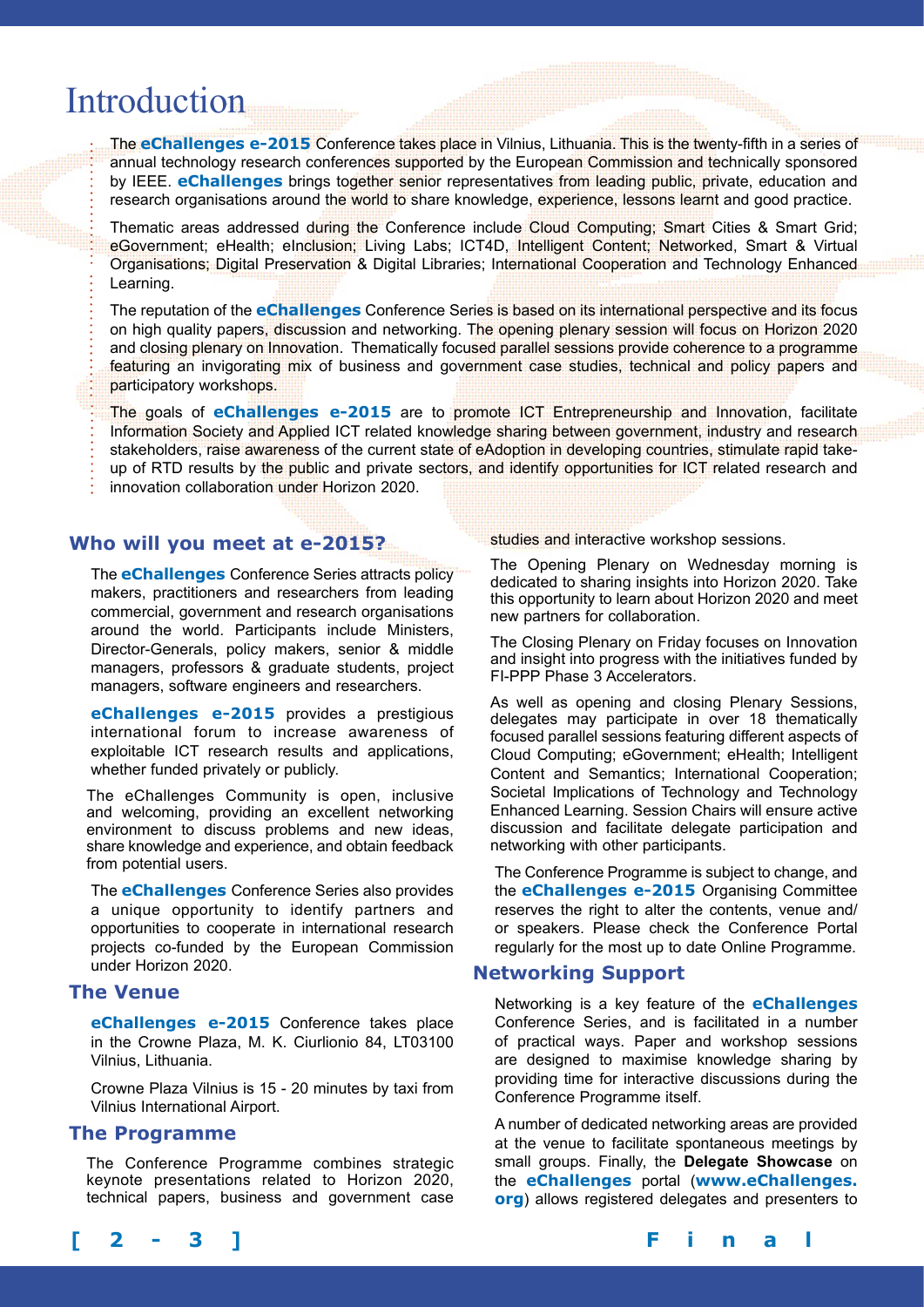publish personalised profiles to facilitate networking before, during and after the Conference.

# **Security, Health and Safety**

Please wear your name badge for all **eChallenges e-2015** activities, as it is your identification and allows you access to the facilities on offer. Unfortunately, conferences provide a tempting target for thieves, so please take care of bags, personal computers and other personal belongings.

The organisers cannot accept any responsibility for losses incurred or for personal health and safety. Delegates should ensure they have personal health insurance and take the usual care when exploring the city of Vilnius. It is also necessary to have adequate insurance for laptops, mobile phones and other electronic equipment. Any special needs or requirements should be dealt with by contacting the conference secretariat prior to the event.

# **Hotel Accommodation**

**eChallenges e-2015** Conference takes place in the Crowne Plaza, M. K. Ciurlionio 84, LT03100 Vilnius, Lithuania.

Crowne Plaza Vilnius is 15 - 20 minutes by taxi from Vilnius International Airport.

**eChallenges e-2015** delegates are strongly recommended to book their accommodation online early, as Vilnius is busy the week the Conference takes place. While the Conference Organisers will try to accommodate delegates, rooms in the Hiltonwill be allocated on a first-come, first-served basis.

The most up to date information in relation to hotel room availability is available on the **eChallenges** Portal (**www.eChallenges.org**).

# **Networking Dinner**

The Organising Committee are pleased to announce that a Networking Dinner will be held in the Crowne Plaza on Wednesday 25 November.

As there is a fixed capacity it is necessary to preregister by 23 November.

# **Vilnius**

Vilnius is the capital of Lithuania, with the Old Town listed on the UNESCO World Heritage List.

Things to see in Vilnius include a walk through Old Town, Vilnius Cathedral, Gediminas Tower, Gates of Dawn, St Annes Church, Vilnius Town Hall and Vilnius University.

Shopping areas include Pilies and Didzioji streets in the Old Town, Gedimion Street and Akropolis Shopping Centre.

Things to see outside Vilnius include the Castle at Trakai and Neris Regional Park.

Please note that the currency in Lithuania is euro.

#### **Transport**

From Vilnius International Airport, a taxi to the Crown Plaza will cost around 10 euro.

It is approximately 40 minutes walking from Crown Plaza to the Old Town.

# **Horizon 2020**

Horizon 2020 is the Framework Programme to implement the Innovation Union with research and innovation funds of €80 billion from 2014 - 2020.

Horizon 2020 will address all research and innovation funding that was previously provided through the Framework Programmes for Research and Technical Development (e.g. FP7), Competitiveness and Innovation Programme (CIP) and European Institute of Innovation and Technology.

Key pillars include:

*Excellent Science*

### *Industrial Leadership*

#### *Societal Challenges*

The ICT (LEIT) Calls in 2015 close on 12 April 2016. Learn more about specific calls during the Opening Plenary.

For more information, please visit *http://ec.europa.eu/research/horizon2020/index\_en.cfm*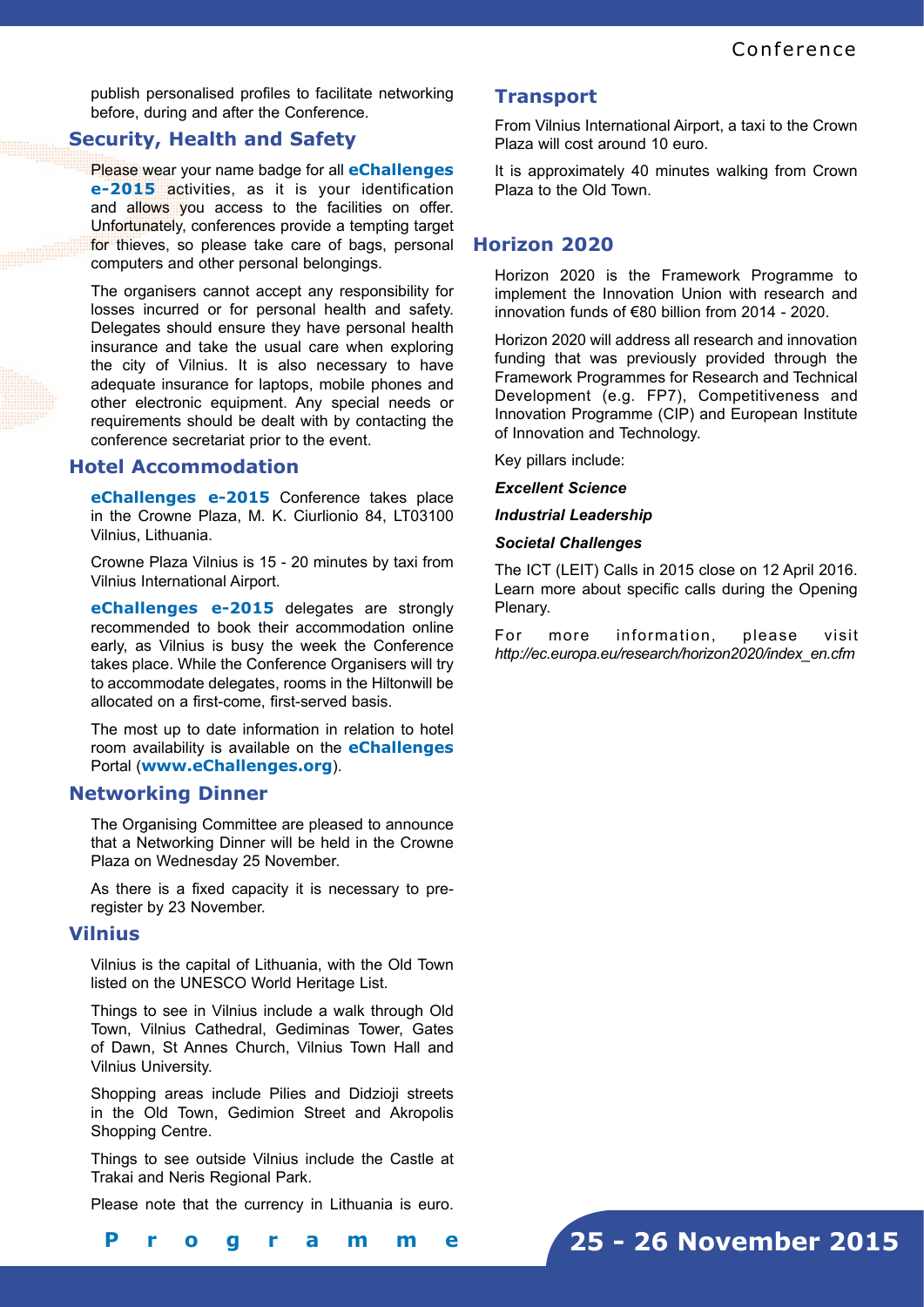# **Plenary Speakers**





Morten Moller *DG CONNECT, European Commission, Belgium*

Edgaras Leichteris *Knowledge Economy Forum, Lithuania*

Plenary Speakers and Panelists confirmed as at 20 November 2015 include:

- **Morten Moller,** DG CONNECT, European Commission, Belgium
- **Anzelma Ūselienė,** MITA, Lithuania
- **Edgaras Leichteris,** Knowledge Economy Forum, Lithuania
- **Paul Cunningham,** IIMC Limited, Ireland

#### **International Programme Committee**

A distinguished Programme Committee has been formed to review and provide actionable feedback on extended abstracts, draft final papers and presentations, and chair sessions.

*The* **e-2015** *Programme Committee includes*

- **Paul Cunningham,** IIMC, Ireland (Chair)
- **Dr. Andreas Abecker**, disy Informationssysteme GmbH, Germany
- **Miriam Cunningham,** IIMC, Ireland
- **Kim Davis,** Research Council of Norway
- **Prof. Asuman Dogac,** Middle East Technical University, Turkey
- **Prof Gintautas Dzemyda,** Vilnius University, Lithuania
- **Bastian Koller,** HLRS, Germany
- **Ken McHugh,** Cognitive Edge, Singapore
- **Jesse B.T. Marsh,** Atelier Studio Associato, Italy
- **Andrius Pleckaitis,** INFOBALT, Lithuanian ICT Association, Lithuania
- **Vytautas Ramonaitis,** Cellular Expert, Lithuania
- **Peter Stanbridge,** Korora Limited, UK
- **Richard Stevens,** Stevens Consultants, Italy
- **Dr Mindaugas Varanauskas,** UAB Omnitel, Lithuania
- **Prof. Peter Weiss,** Weiss4, Germany
- **Dr. Robert Woitsch** BOC Asset Management GmbH, Austria
- **Prof. Jim Yip,** UK

# **Organising Committee**

- **Miriam Cunningham,** IIMC Ltd, Ireland
- **Paul Cunningham,** IIMC Ltd, Ireland



# **Conference Secretariat**

IIMC Ltd 13 Docklands Innovation Park, 128 East Wall Road, Dublin 3, Ireland Tel: +353 (0) 1 8170607 Fax: +353 (0) 1 8170606 e-mail: **secretariat@eChallenges.org**

# **Conference Portal/Delegate Showcase**

# **www.eChallenges.org**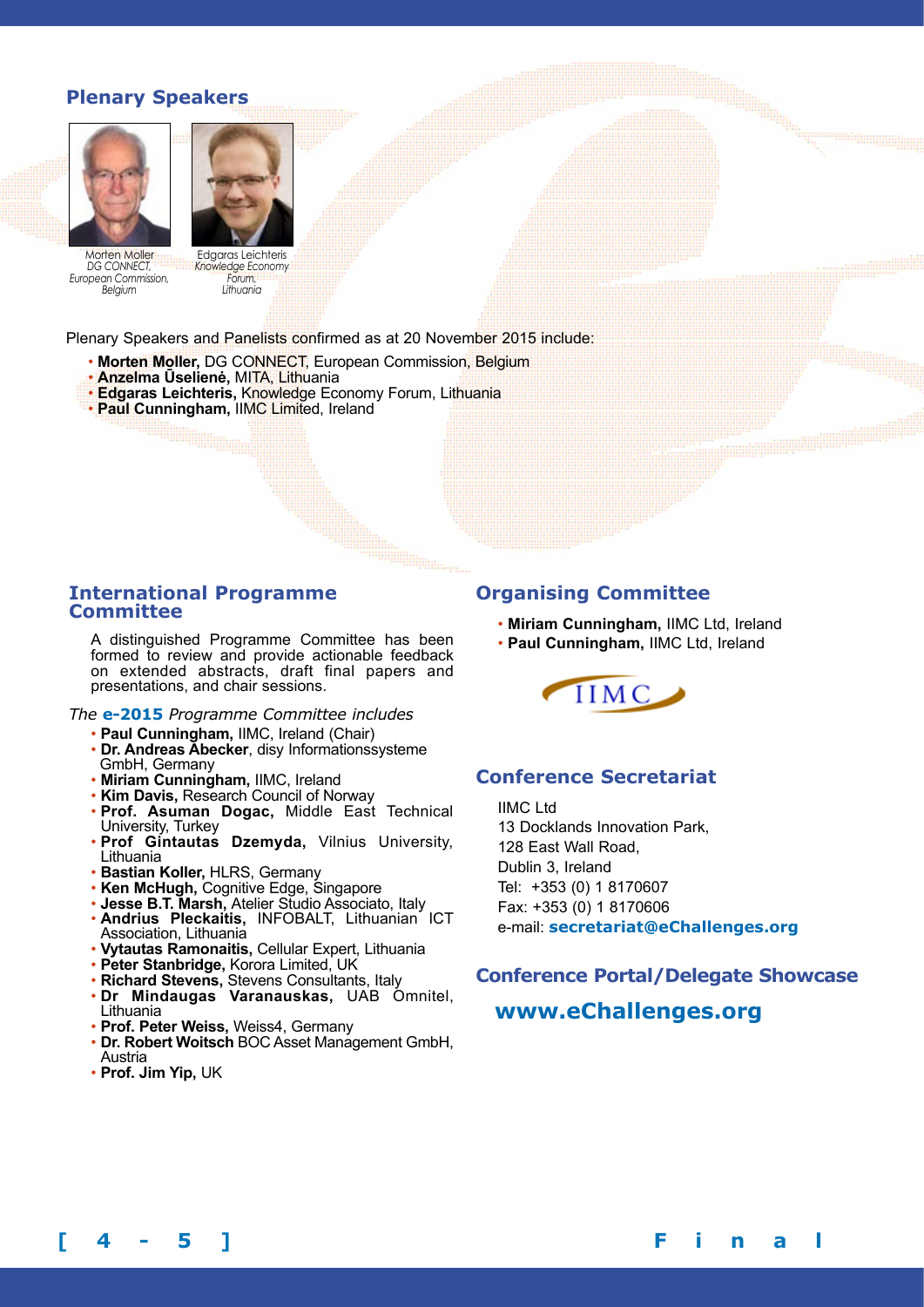# **Conference**



# Wednesday, November 25, 2016

#### 09:00 Opening Plenary 1a: Horizon 2020

**Welcome**

Paul Cunningham, IIMC Limited, Ireland **ICT Priorities in H2020 2016-17 Work Programme**  Morten Moller, DG CONNECT, European Commission, Belgium **Lithuanian Participation in FP7 and H2020**  Anzelma Ūselienė, MITA, Lithuania **Questions & Answers**

#### **Coffee Break & Networking**

#### 11:00 Session 2a: eGovernment

Chair: Njei Check, National Agency for Information and Communication Technologies, Cameroon

**Issues Arising from the Specification of an Information Acquisition and Analysis Toolkit for Policy Makers in Governmental and Legislative Institutions**  Steve Taylor, University of Southampton, United Kingdom

**e-CODEX: a few cases in shaping the European Payment Order** 

**Procedures across Member States**  Natalie Nickel, Ministry of Justice of North Rhine-Wesphalia,

**Germany Fostering transparency and participation in the data-based** 

**society: a Sustainable Architecture for a Social Platform for Open Data** 

Vittorio Scarano, Università di Salerno, Italy

#### 11:00 Session 2b: Digital Libraries and Intelligent Content

#### Chair: Ken McHugh, Tigerspike, Singapore

**Current lack of interoperability among submission information packages and the bright future**  Tarvo Kärberg, National Archives of Estonia, Estonia **An Open Source Implementation of Business Intelligence** 

**Systems: A Case of the Technical University of Kenya**  Ishmael Obonyo, University of Nairobi, Kenya

**An Upper Abstraction Layer for 'Reasoning' on CAAD Tools - Two interfaces** 

Antonio Fioravanti, Sapienza - University of Rome, Italy

1100 Workshop 3c: IST-Africa - ICT 39 & Showcasing African Research **Capacity** 

#### Chair: Paul Cunningham, IIMC Limited, Ireland

**ICT39 - Cooperation with Africa** 

Morten Moller, DG CONNECT, European Commission, Belgium

**ICT Research Capacity in Kenya**  Jacob Njagih, Ministry of Education, Science and Technology, Kenya **ICT Research Capacity in Ethiopia** 

Leulseged Alemie, Ministry of Communications and Information Technology, Ethiopia

**ICT Research Capacity in Uganda** 

Maxwell Otim, Uganda National Council for Science and Technology , Uganda

**ICT Research Capacity in Burundi**  Augustin Nsabiyumva, Ministry of Higher Education and Scientific Research, Burundi

#### **ICT Research Capacity in Tanzania**

Mauridi Abubakari, COSTECH, Tanzania

12:30 Lunch & Networking

#### 14:00 Workshop 3a: eGovernment

Chair: Leulseged Alemie, Ministry of Communications and Information Technology, Ethiopia

**A Novel Framework of an Expert System by integrating Capability Approach and BRB to Evaluate E-Government Services** 

Karl Andersson, Luleå University of Technology, Sweden **Lessons Learnt from the Use of Prosperity Indicators in Policy Making: Towards Community-Generated Indicators**  Ourania Markaki, National Technical University of Athens, Greece **Lithuanian National Platform of Electronic Documents: Towards Cross-Border Interoperability**  Antanas Mitasiunas, Mit-SOFT Ltd, Lithuania

14:00 Workshop 3b: Enhancing Content for Enriched User Experience in Media Consumption

### Chair: Barry Smith, Bibliographic Data Services, United Kingdom

**Entity Linking in Media Content and User Comments: Connecting Data to Wikipedia and other Knowledge Bases**  David Tomás, University of Alicante, Spain

**Creating Dynamic TV Viewer Communities to Increase User Engagement** 

Marco Tiemann, University of Reading, United Kingdom **Benefits of Using Ranking Skip-Gram Techniques for Opinion Mining Approaches**  Yoan Gutiérrez, University of Alicante, Spain

14:00 Workshop 3c: IST-Africa - ICT 39 & Showcasing African Research **Capacity** 

#### Chair: Paul Cunningham, IIMC Limited, Ireland

**ICT Research Capacity in Egypt**  Haitham Hamza, Software Engineering Competence Centre, Egypt **ICT Research Capacity in Tunisia** 

Noureddine Hamdi, Ministere de l'Enseignement Superieur et de la Recherche Scientifique, Tunisia

**ICT Research Capacity in Senegal**  Toumane Doumbouya, Ministère de l'Enseignement Supérieur et de la Recherche , Senegal

**ICT Research Capacity in Cameroon**  Njei Check, National Agency for Information and Communication Technologies , Cameroon

**ICT Research Capacity in Malawi**  Gift Kadzamira, National Commission for Science & Technology, Malawi

#### 15:30 Coffee Break & Networking

#### 16:00 Session 4a: Product Innovation

Chair: Robert Woitsch, BOC Asset Management GmbH, Austria

**A Prototype-Based Case Study of Secure Mobile Payments**  Till Halbach, Norwegian Computing Center, Norway

**c-Space: 3D Visualization and Modelling of Digital Models on Mobile Devices** 

Davide Lotto, Fondazione Graphitech, Italy

**Commercialization of Composite Software Resulting from Collaborative Research** 

Katarina Stanoevska-Slabeva, University St. Gallen, Switzerland **A Comparative Analysis of Online Crowdfunding Platforms in USA, Europe and Asia** 

Endrit Kromidha, Royal Holloway University of London, United Kingdom

**Configurable Software Robots Concept in the IT Industry**  Jelena Pujanauskiene, 1ClickFactory, Lithuania

16:00 Session 4b: Enhancing Content for Enriched User Experience in Media Consumption

Chair: David Tomás, University of Alicante, Spain

**Context Management and Analysis for Social TV Platforms**  Christina Santzaridou, National Technical University of Athens, **Greece** 

**Combining Three Thriving Business Areas to enable Monetisation for Content Providers and, Ultimately, Value to the End User** 

Juan Vicente Vidagany Espert, TIE Kinetix, Netherlands

# **25 - 26 November 2015**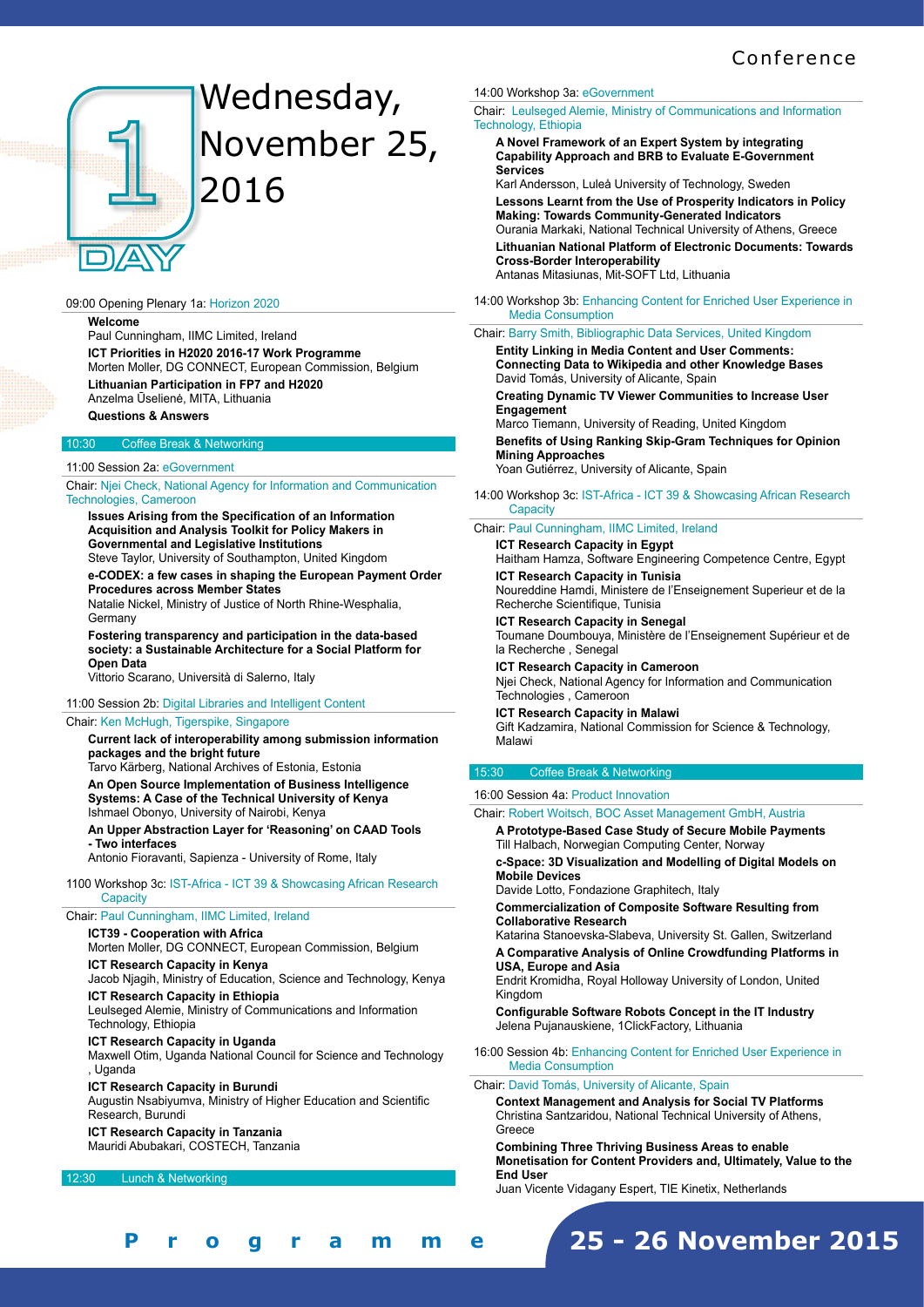**Media Content Linking, Semantic Annotation and Syndication in Social Enabled, Multiscreen Environments**  Alexandros Psychas, National Technical University of Athens, Greece **Multi-Genre Summarization: Approach, Potentials and** 

**Challenges**  Isabel Moreno, University of Alicante, Spain

16:00 Workshop 4c: IST-Africa - Showcasing African Research Capacity

Chair: Paul Cunningham, IIMC Limited, Ireland

**ICT Research Capacity in Mauritius**  Ashwin Seegolam, National Computer Board/ Open University Mauritius, Mauritius

#### **ICT Research Capacity in Lesotho**

Lefa Thamae, Ministry of Communications, Science and Technology, Lesotho

**ICT Research Capacity in Botswana** 

Phodiso Potesh Phole, Ministry of Transport and Communications, Botswana

#### **ICT Research Capacity in Namibia**

Ebenhezer Kauhonina, National Commission on Research, Science and Technology, Namibia

**ICT Research Capacity in South Africa** 

Peacemaker Dlamini, Department of Science and Technology, South **Africa** 

#### 7:30 End of Ses

19:00 - 21:00 Networking Dinner for pre-registered delegates



# 09:00 Session 5a: Cloud Computing

Chair: Ken McHugh, Tigerspike, Singapore

**Business Processes as a Service: A Model-Based Approach to align Business with Cloud offerings** 

Robert Woitsch, BOC Asset Management GmbH, Austria **Lessons Learnt from a joint EC Co-funded PCP - Cloud for Europe** 

Eleonora Kuiper, Tax and Customs Administration , Netherlands **Implementation of Hybrid Cloud Storage Based on CDMI Protocol** 

Pavel Skvortsov, University of Stuttgart, Germany

**A Framework for a Cost Efficient Cloud Ecosystem**  Philipp Leitner, University of Zurich, Switzerlan

#### 09:00 Session 5b: eHealth

Chair: Gintautas Dzemyda, Vilnius University, Lithuania

**medVC - a Remote Collaboration Solution Enhanced with Cloud Services and Future Internet Capacities**  Sergiusz Zielinski, Poznań Supercomputing and Networking Center,

Poland

**Enhancing Mobile Spontaneous Adverse Drug Event Reporting through Electronic Health Records** 

Mehmet Kubilay Kahveci, SRDC Ltd., Turkey

**Legal Requirement Clusters as Means to Build Legally Interoperable Data Bridges between Research Infrastructures**  Wolfgang Kuchinke, Heinrich-Heine University Düsseldorf, Germany

**Portugal's SICO: A new Dimension to Mortality Forecasts in Real Time** 

Cristiano Marques, Shared Services of the Ministry of Health, Portugal

**Integration of Smart Wearable Mobile Devices and Cloud Computing in South African Healthcare**  Promise Mvelase, Council for Scientific and Industrial Research, South Africa

09:00 Session 5c: Social Implications of Technology

Chair: Vytautas Ramonaitis, Cellular Expert, Lithuania

**Elektr-O-Mat - A Participation Game to Match and Explore the Relationship between (Electro-)Mobility and Citizens' Needs**  Rica Rieth, Fraunhofer IAO, Germany

**Data-Driven and Value Sensitive Urban Decision Making**  Susanne Dobner, Centre for Social Innvation, Austria

**Sustainability and Competitiveness through Digital Product-Service-Systems** 

Bernhard Kölmel, HS Pforzheim, Germany

**User Involvement and Testing in Interaction Design: Do We Pay Enough Attention to the Users?** 

Hanne Sørum, Westerdals Oslo ACT, Norway

**Intention based Enhancement of Reaching and Grasping**  Arjen Bergsma, University of Twente, Netherland

#### **Coffee Break & Network**

11:00 Session 6a: eInfrastructures

Chair: Haitham Hamza, Software Engineering Competence Centre, Egypt **Centre of Excellence for HPC and Engineering: Concept** 

**Development** 

Anna Palaiologk, HLRS, Germany

**Capacity-building Across Sectors: Making a Reference Platform for INSPIRE Implementation, Interoperability and Reusability**  Robin S. Smith, EC- Joint Research Centre, Italy